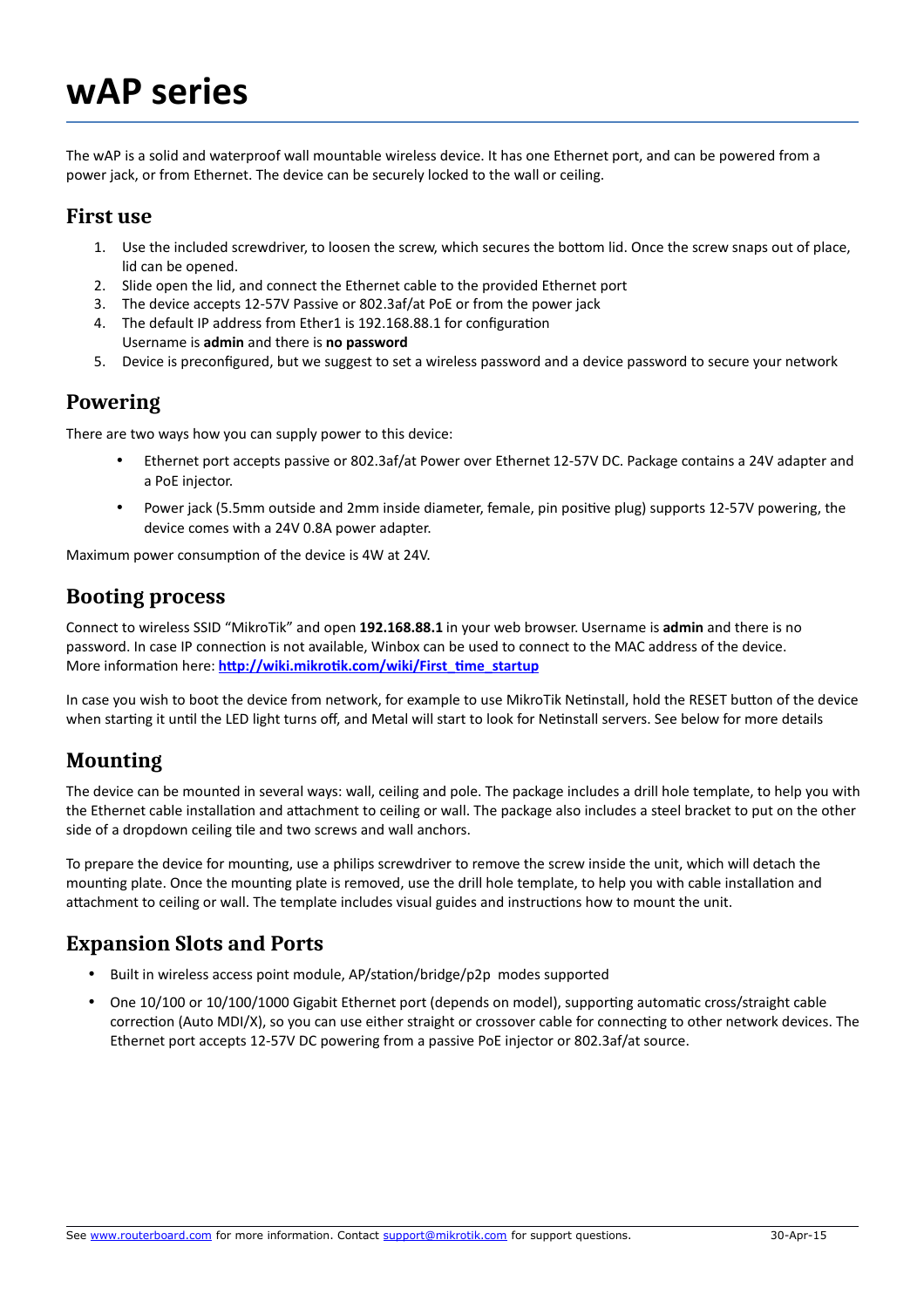### **Buttons and Jumpers**

- **Loading the backup RouterBOOT loader**: Hold this button before applying power, release after three seconds since powering, to load backup Boot loader. This might be necessary if the device is not operation because of a failed RouterBOOT upgrade. When you have started the device with the backup loader, you can either set RouterOS to force backup loader in the RouterBOARD settings, or have a chance to reinstall the failed RouterBOOT from a fwf file (total 3 seconds)
- **Resetting the RouterOS configuration**: If you keep holding this button for 2 more seconds until LED light starts flashing, release the button to reset RouterOS configuration (total 5 seconds)
- **Enabling CAPs mode**: To connect this device to a wireless network managed by CAPsMAN, keep holding the button for 5 more seconds, LED turns solid, release now to turn on CAPs mode (total 10 seconds)
- **Starting the RouterBOARD in Netinstall mode**: Or Keep holding the button for 5 more seconds until until LED turns off, then release it to make the RouterBOARD look for Netinstall servers. You can also simply keep the button pressed until the device shows up in the Netinstall program on Windows (total 15 seconds)

## **Operating System Support**

Currently tested operating system is MikroTik RouterOS (starting from version v6.28).

## **Copyright and Warranty information**

Copyright MikroTikls SIA. This document contains information protected by copyright law. No part of it may be reproduced or transmitted in any form without prior written permission from the copyright holder. RouterBOARD, RouterOS, RouterBOOT and MikroTik are trademarks of MikroTikls SIA. All trademarks and registered trademarks appearing in this document are the property of their respective holders.

**Hardware**. MikroTik warrants all RouterBOARD series equipment for the term of twelve (12) months from the shipping date to be free of defects in materials and workmanship under normal use and service, except in case of damage caused by mechanical, electrical or other accidental or intended damages caused by improper use or due to wind, rain, fire or other acts of nature.

To return failed units to MikroTik, you must perform the following RMA (Return Merchandise Authorization) procedure. Follow the instructions below to save time, efforts, avoid costs, and improve the speed of the RMA process.

- 1. If you have purchased your product from a MikroTik Reseller, please contact the Reseller company regarding all warranty and repair issues, the following instructions apply ONLY if you purchased your equipment directly from MikroTik in Latvia.
- 2. MikroTik does not offer repairs for products that are not covered by warranty. Exceptions can be made for: CCR1016-12G, CCR1016-12G-BU, CCR1036-12G-4S, RB1100, RB1100AH, RB1100AHx2, RB1200, RB600, RB600A and RB800 as a paid service (fees apply).

3. Out-of-warranty devices and devices not covered by warranty sent to Mikrotik will be returned to the sender at sender's cost. If the customer has not organized return of such rejected devices within 12 months from the day of arrival, MikroTik has the right to discard them.

RMA Instructions are located on our webpage here: **http://rma.mikrotik.com**

This document is provided "as is" without a warranty of any kind, expressed or implied, including, but not limited to, the implied warranty of merchantability and fitness for a particular purpose. The manufacturer has made every effort to ensure the accuracy of the contents of this document, however, it is possible that it may contain technical inaccuracies, typographical or other errors. No liability is assumed for any inaccuracy found in this publication, nor for direct or indirect, incidental, consequential or other damages that may result from such an inaccuracy, including, but not limited to, loss of data or profits. Please report any inaccuracies found to [support@mikrotik.com](mailto:support@mikrotik.com)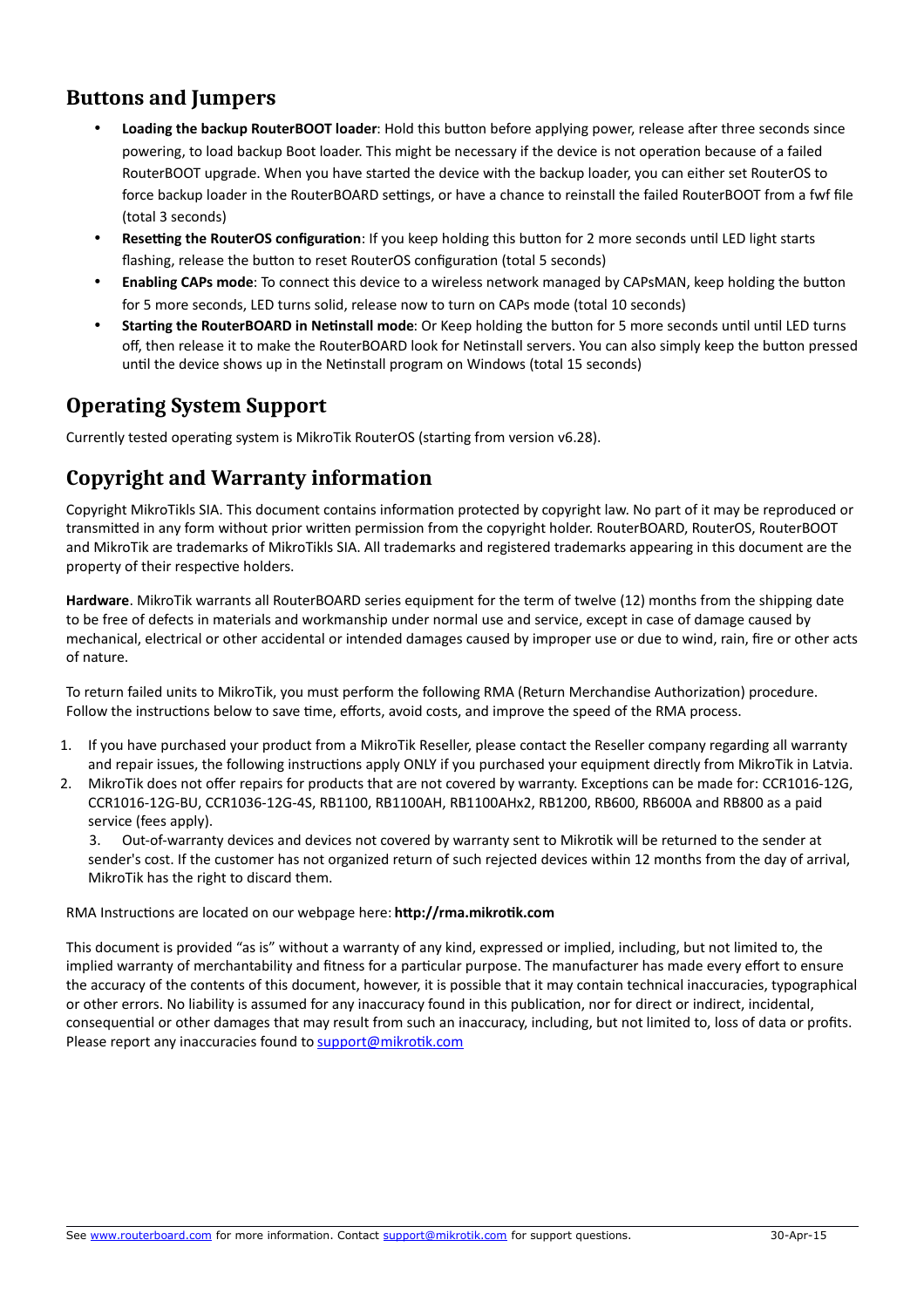#### **Federal Communication Commission Interference Statement FCC ID: TV7RBwAP2nD**

This equipment has been tested and found to comply with the limits for a Class B digital device, pursuant to Part 15 of the FCC Rules. These limits are designed to provide reasonable protection against harmful interference in a residential installation.



This equipment generates, uses and can radiate radio frequency energy and, if not installed and used in accordance with the instructions, may cause harmful interference to radio communications. However, there is no guarantee that interference will not occur in a particular installation. If this equipment does cause harmful interference to radio or television reception, which can be determined by turning the equipment off and on, the user is encouraged to try to correct the interference by one of the following measures:

- Reorient or relocate the receiving antenna.
- Increase the separation between the equipment and receiver.
- Connect the equipment into an outlet on a circuit different from that to which the receiver is connected.
- Consult the dealer or an experienced radio/TV technician for help.

FCC Caution: Any changes or modifications not expressly approved by the party responsible for compliance could void the user's authority to operate this equipment.

This device complies with Part 15 of the FCC Rules. Operation is subject to the following two conditions: (1) This device may not cause harmful interference, and (2) this device must accept any interference received, including interference that may cause undesired operation. This device and its antenna must not be co-located or operation in conjunction with any other antenna or transmitter.

#### **IMPORTANT: Exposure to Radio Frequency Radiation.**

63 cm minimum distance has to be maintained between the antenna and the occupational user and 140 cm to general public. Under such configuration, the FCC radiation exposure limits set forth for an population/uncontrolled environment can be satisfied.

#### **List of additional approved antennas:**

- Omni Directional (fiberglass pole) WLO-2450-15 15 dBi
- Omni Directional (hor. polarization) HP, ODH 24-13 13 dBi
- Sector SA 24-90-17-WB 17 dBi
- Panel WLP-2450-20 20 dBi
- Dish DC 24-HD-PFIP 24 dBi

Antenna Installation. WARNING: It is installer's responsibility to ensure that when using the authorized antennas in the United States (or where FCC rules apply); only those antennas certified with the product are used. The use of any

antenna other than those certified with the product is expressly forbidden in accordance to FCC rules CFR47 part 15.204. The installer should configure the output power level of antennas, according to country regulations and per antenna type. Professional installation

is required of equipment with connectors to ensure compliance with health and safety issues.